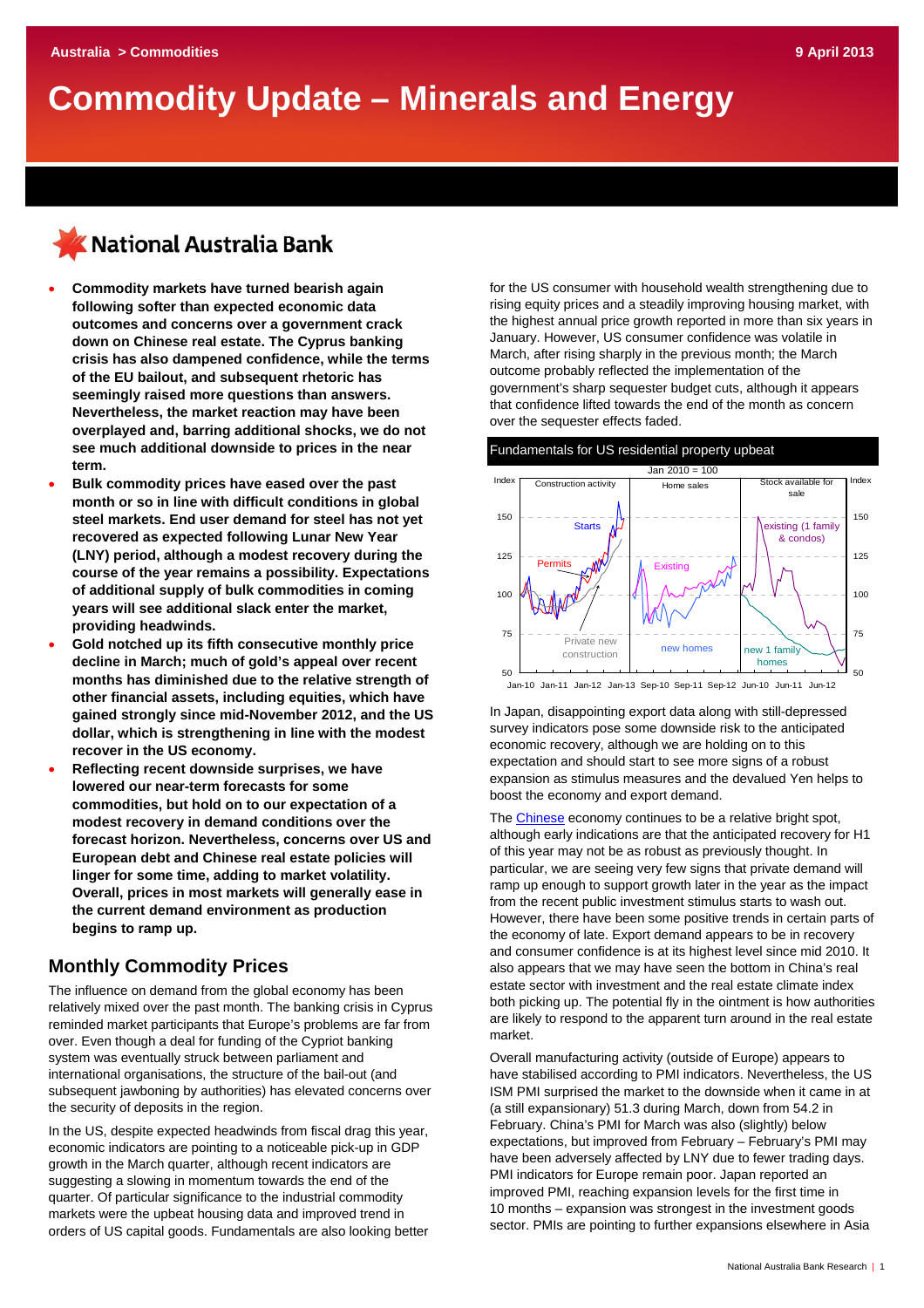during March, although the pace of expansion slowed in Hong Kong and India. In contrast, Taiwan and Korea both recorded an acceleration in manufacturing activity.



A significant area of uncertainty is the degree to which the recent Cyprus bailout will impact market confidence, which had been improving in line with global equity markets. The announcement of the unprecedented levy to be imposed on Cyprus bank deposits in order to secure bailout funding from the EU saw an immediate pull back in demand for many commodities, as market participants grappled with the potential consequences of such a move on other already fragile euro-zone economies. The euro fell against the US dollar in response to the news, further reducing the appeal of commodities. However, pressures to dilute the terms of the bank levy prevailed, with the levy to now only affect deposits greater than 100,000 euros not guaranteed by the state under EU law. While the softening of these terms may have been expected to result in a partial unwinding of commodity price declines, this did not happen, with market participants remaining wary on the knowledge that European authorities are willing to take away individuals' assets to help recapitalise the banking system. Nevertheless, market volatility has remained surprisingly muted; the VIX index has remained close to six year lows.



Despite all this, a small rise in CDS premia for European sub financials suggests that the market sees only limited systemic risks stemming from the Cyprus bailout. In contrast, the timing and extent of the dramatic shift in speculative positions in the copper market shows that pressures on industrial commodity prices are likely stemming from concerns over announcements from Chinese authorities that they will be stepping up curbs on the real estate sector; Chinese construction industry is a major consumer of copper and other raw materials and metals.

Overall, following a string of relatively mixed economic news, markets appear to be turning more bearish with prices across most commodities trending lower over March, unwinding previous monthly gains. Nevertheless, prices generally remain above the lows recorded last year when Chinese growth fell to its lowest rate in 2½ years, and concerns over the US fiscal cliff were approaching their apex. Bulk commodity prices have eased recently, although iron ore prices remain stubbornly resilient in the face of uncertain steel demand. Energy prices have also eased on prospects of weaker than expected demand, although WTI oil and Henry Hub gas have been the exception. WTI has been supported by a decline in inventories, while balances at Henry Hub have also tightened on flat production and robust demand due to unseasonably cold weather. Much of gold's appeal over recent months has diminished due to the relative strength of other financial assets, including equities, which have gained strongly since mid-November 2012, and the US dollar, which is strengthening in line with the modest recovery in the US economy.

## **Summary of Price Developments Oil**

Average [oil prices](http://www.nab.com.au/wps/wcm/connect/nab/nab/home/business_solutions/10/1/13) retreated heavily in March despite a price recovery towards the end of the month. The decline in average oil prices followed four months of consecutive rises. Average prices of Brent and Tapis fell by around 6% over the month; prices have declined further over the first week of April to around US\$105/bbl and US\$112/bbl respectively. The average price of WTI eased by a more modest 2% over March, but fell sharply to US\$93/bbl in the first week of April. The relative strength of WTI compared to Brent over the past month has largely reflected the decline in oil reserves at Cushing – the delivery point for the US benchmark – even despite an overall rise in US stockpiles. Furthermore, European refinery maintenance has lowered demand for Brent, while a surge in North Sea production has also weighed on price. As a result of these relative shifts, the Brent-WTI spread narrowed to its lowest level since July 2012, to around US\$12/bbl.



Demand for energies dissipated over most of March, with renewed fears of a worsening European crisis weighing on the outlook for the global economy. The initial announcement of the bailout terms in Cyprus saw an immediate pull back in demand for oil, as market participants grappled with the potential consequences. The euro fell against the US dollar in response to the news, reducing the appeal of crude oil, while WTI prices dropped by as much as 1.8%. However, the reworked terms for the bailout did very little to unwind the declines with market participants remaining wary of the potential consequences of the bailout. More recently, prices of WTI have fallen sharply on the back of weaker than expected US payrolls, while the US ISM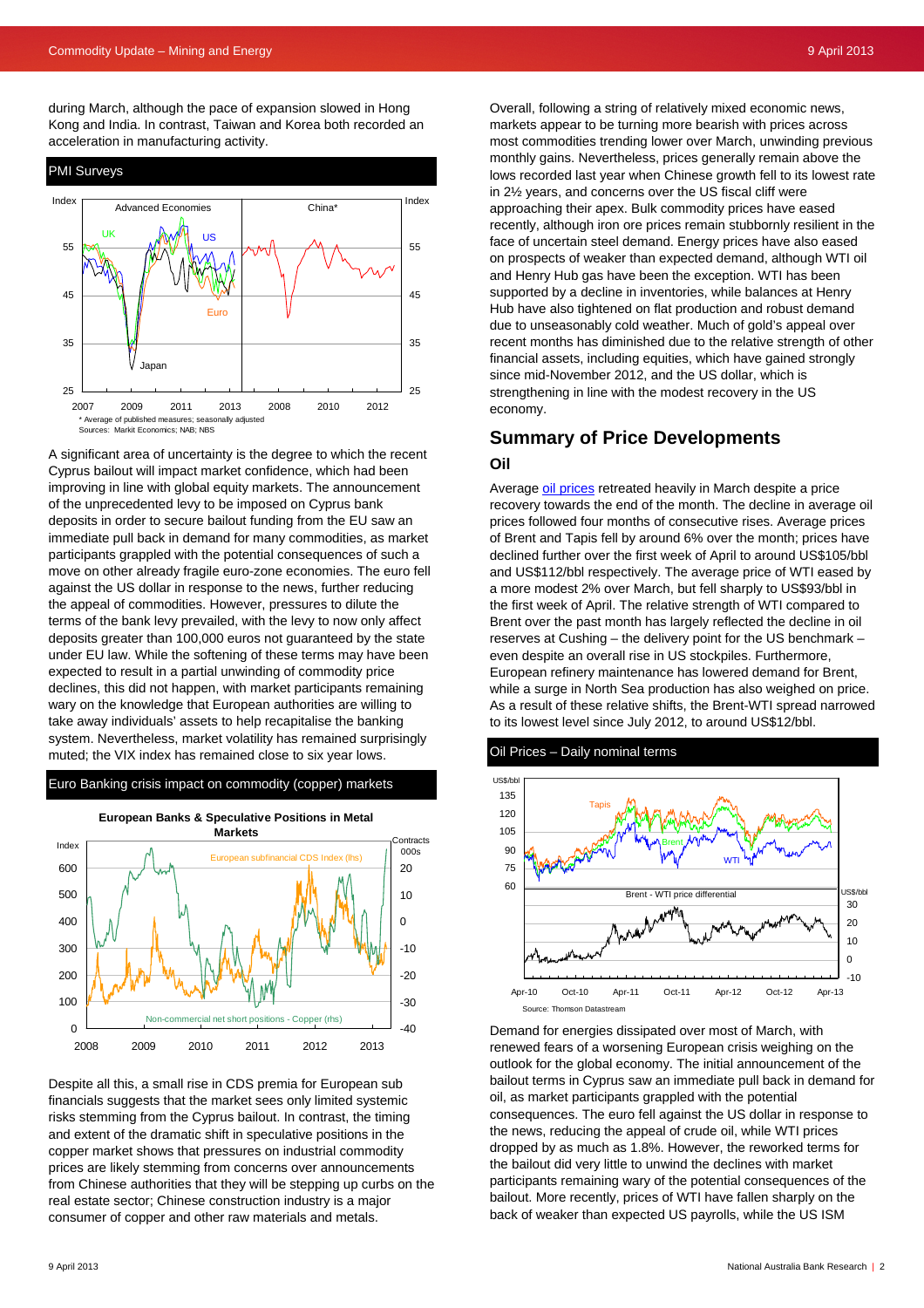manufacturing report posted an unexpectedly large drop in March, suggesting the road ahead may be volatile.

Looking through some of the recent weakness in economic data, we remain relatively optimistic about the outlook for oil prices, with technical and economic indicators pointing to more robust global demand compared to last year. However, recent price movements and the backwardation of futures markets indicate a degree of downside risk to our near-to-medium term outlook. On the supply side, improving production from non-OPEC countries is expected to more than offset reduced supply as a result of continued geopolitical tensions, which will dampen price rises. We have kept our forecast for Brent prices unchanged from a month ago. We expect to see continued conflict from the Gaza strip adding to Brent prices in the near to medium term, but worries about a potential European crisis following the recent flare up in Cyprus as well as the impact of austerity on activity in many of the advanced economies will keep prices somewhat contained. We expect inventories at Cushing to recover over time but WTI prices may continue to benefit from a shortage in the near term. The gap between Brent and WTI prices is expected to gradually narrow over the year ahead. Overall, we see the price of WTI lifting to around US\$103/bbl over 2013, while the price of Brent is expected to lift to around US\$117/bbl by the end of the year.

#### **Natural Gas**

Henry Hub and National Balancing Point Prices



The continuation of cold weather conditions in the northern hemisphere, and relatively stagnant production have helped to keep [natural gas](http://www.nab.com.au/wps/wcm/connect/nab/nab/home/business_solutions/10/1/13) prices elevated. On average, Henry Hub prices rose sharply in March, resuming the rally in prices that stalled late last year. Prices have held steady in recent weeks around the US\$4/mmBtu resistance level, and spot prices are currently around 6½% above the March average of US\$3.82/mmBtu. Aside from seasonal (weather related) demand, fundamentals supporting underlying demand for gas have also improved in line with a moderate expansion in industrial activity in the US. However, with Henry Hub prices briefly breaching US\$4/mmBtu in March, we are likely to see less support from coal-fired generation displacement.

Supply conditions have tightened in recent weeks largely in response to cold weather and generally flat production over recent months; the supply/demand balance has been in deficit since late last year. In the week ending March 28, heating degree days in the US were 30.2% above normal and 158.5% above last year, holding up heating demand late in the season. Working natural gas in storage declined by 94 Bcf over the same period, which is down from the average rate of 143 Bcf per week in February, but is the largest net withdrawal for this time of year since the data series began in 2002. Sixteen straight weeks of net withdrawals have brought inventories down to 1687 Bcf, which is just 37 Bcf (2.1%) below the 5-year average – the first deficit since September 2011. The current trajectory in gas stocks and

low rig count will help to support prices in the near term going into the injection period – higher prices will be needed to encourage sufficient restocking.





Natural gas prices in the UK picked up in the second half of March due to extreme cold and low storage levels resulting from North Sea production outages and the diversion of LNG to other markets; long-term contracts in continental Europe and premium prices paid in Asia make these markets a priority for suppliers. However, National Balancing Point (NBP) prices have eased in the past week with Norwegian production holding up better than expected and British storage levels receiving an injection over the Easter long weekend – weather conditions are also expected to turn milder. Prices in the two key Asian import markets – Japan and Korea – for February remain elevated, particularly Japanese prices which picked up further in the month, widening the premium to Korean prices.

#### Japanese utilities to shift to cheaper coal supplies



Tight market conditions in February have generally lifted liquefied natural gas prices in Asian markets, reflecting supply disruptions, solid demand and diversions of LNG to South American markets. Solid seasonal demand and the closure of the country's nuclear power plants are both keeping prices of LNG elevated in Japan and at a premium to other Asian markets. Ministry of Finance data show that LNG imports fell by almost 2% over the year to February, to 7.5 million metric tonnes, although this is largely a reflection of fewer working days in the month compared to last year. Prices of Japan's LNG imports rose by around 6½% in February, widening the spread to Korean prices to US\$0.76. However, elevated energy prices, along with the cheaper Yen, are now pushing Japanese buyers towards substituting LNG and oil for cheaper coal imports. Similarly, we saw signs of a shift away from traditional oil-linked pricing in February with TEPCO (Japan's largest buyer of natural gas) securing its first LNG contract linked to prices at the Henry Hub delivery point in the US. Japanese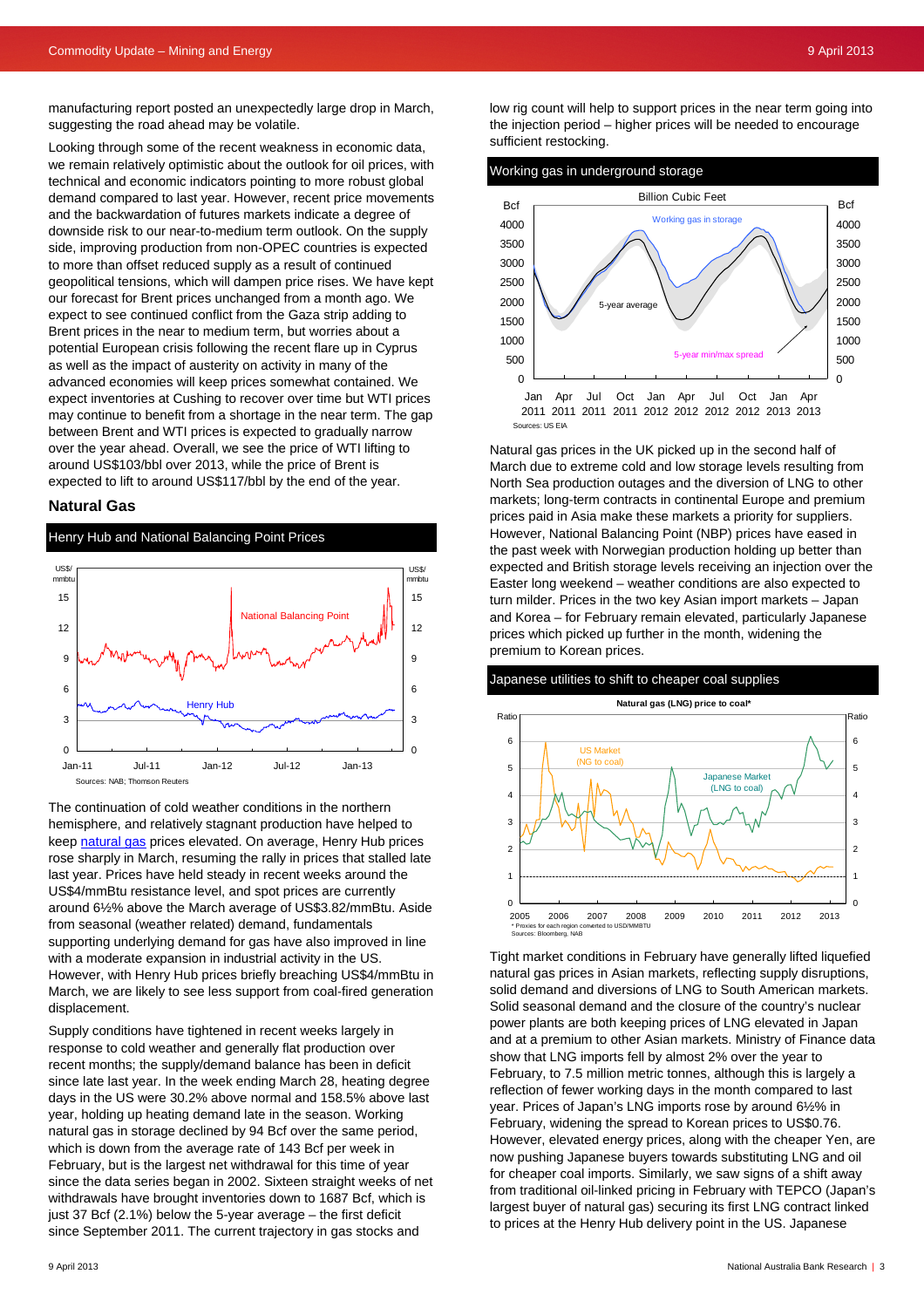importers hope that this shift in market pricing will secure lower prices, acknowledging expectations of a long-term gas glut.

![](_page_3_Figure_3.jpeg)

![](_page_3_Figure_4.jpeg)

Prices of LNG shipped to Korea during February were broadly unchanged from the previous month, despite a pick up in import volumes and oil prices during the month; prices of natural gas in the Korean gas market are also linked to oil prices. The more moderate increase in LNG prices may have reflected a decline in industrial activity which fell almost 1% in the month (sa); electricity consumption declined by a similar amount in the month after seasonal adjustment. Lower oil prices over March may help to alleviate some of the pressure on Asian gas prices, although in the longer term it is expected that pricing contracts may be less closely pegged to fluctuations in oil prices than they are currently. Nevertheless, we are now entering a seasonally low demand season and Asian markets appear adequately supplied under long-term contracts, which should also help to cap price pressures in spot markets.

![](_page_3_Figure_6.jpeg)

![](_page_3_Figure_7.jpeg)

The recovery in thermal coal prices lost some steam in March despite supply disruptions from floods in Mozambique and an industrial dispute at Columbia's Cerrejon mine (reported 3 million tonnes in lost production). Softer than expected industrial activity in major coal importers is also weighing on thermal energy production and keeping coal stocks elevated. Spot prices dipped back below US\$90 per tonne (Newcastle FOB) this month after reaching US\$94 per tonne in early February. Spot prices at these levels will mean quite a bit of downside risk to our long held expectation of US\$100 per tonne FOB for Japanese Financial Year (JFY) coal contracts, although Japanese contracts often settle at a premium to the market.

Looking through the daily volatility, the average spot price of thermal coal shipped from Newcastle (FOB) fell by 3½% in March,

more than reversing the rise seen in the previous month. There appear to be very few factors at play that are inclined to drive spot prices much higher from current levels, although a better Chinese manufacturing PMI index for March sends a more positive signal. Nevertheless, LNY and elevated coal stocks at port and power stations have weighed on China's thermal coal demand with imports falling for the second consecutive month in February. The arbitrage window is also turning more in favour of domestic producers, but while recent reforms to China's resource markets may work to keep the arbitrage window closed by putting downward pressure on domestic spot prices, the reforms will also help to drive out high cost producers, simultaneously raising demand for lower cost seaborne coal. China has also recently released plans for further reforms to the coal market that will include eliminating excess production capacity (64.18mt of capacity at 1,256 mines will be shut down, upgraded or consolidated per year).

![](_page_3_Figure_11.jpeg)

Demand from Japan may improve this year and into 2014 as aggressive fiscal stimulus and supportive monetary easing gain traction to drive economic growth. However, the future of Japan's nuclear program remains a major unknown for the coal industry. Demand for coal has grown in the years following the 2011 Tsunami that disabled Japan's nuclear capacity. The government is likely to bring some additional nuclear capacity back on line some time in the future, although the recent scrapping of plans to build the Namie-Odaka plant (from 2016) suggest that opposition to reopening existing plants is still effective. In contrast, the outlook for Indian thermal coal demand is relatively bright. In its most recent commodity outlook, the Bureau of Resource & Energy Economics (BREE) project India's coal consumption to increase substantially over coming years as coal fired electricity generating capacity is expanded significantly, while domestic coal production is not expected to be sufficient to meet the added demand.

The same demand factors tend to drive both iron ore and coking coal given their primary use in the production of steel products. Prices for both of these materials rallied from late last year in response to expectations for stronger growth, particularly in China. However, the rally in prices appears to have stalled with both coking coal and iron ore prices giving back some of their recent gains. Prices have experienced headwinds as the temporary factors underpinning the recent rally have washed out and confidence in China's economic recovery is starting to waver. Conditions in steel markets have remained loose. Even though steel production has been relatively robust, the apparent lack of end-user demand has seen steel inventories hit record highs, weighing on demand for raw materials. Nevertheless, the cost of raw inputs has remained elevated relative to steel prices, which saw steel mill profitability dip to its lowest level since around August last year when concerns over a hard landing in China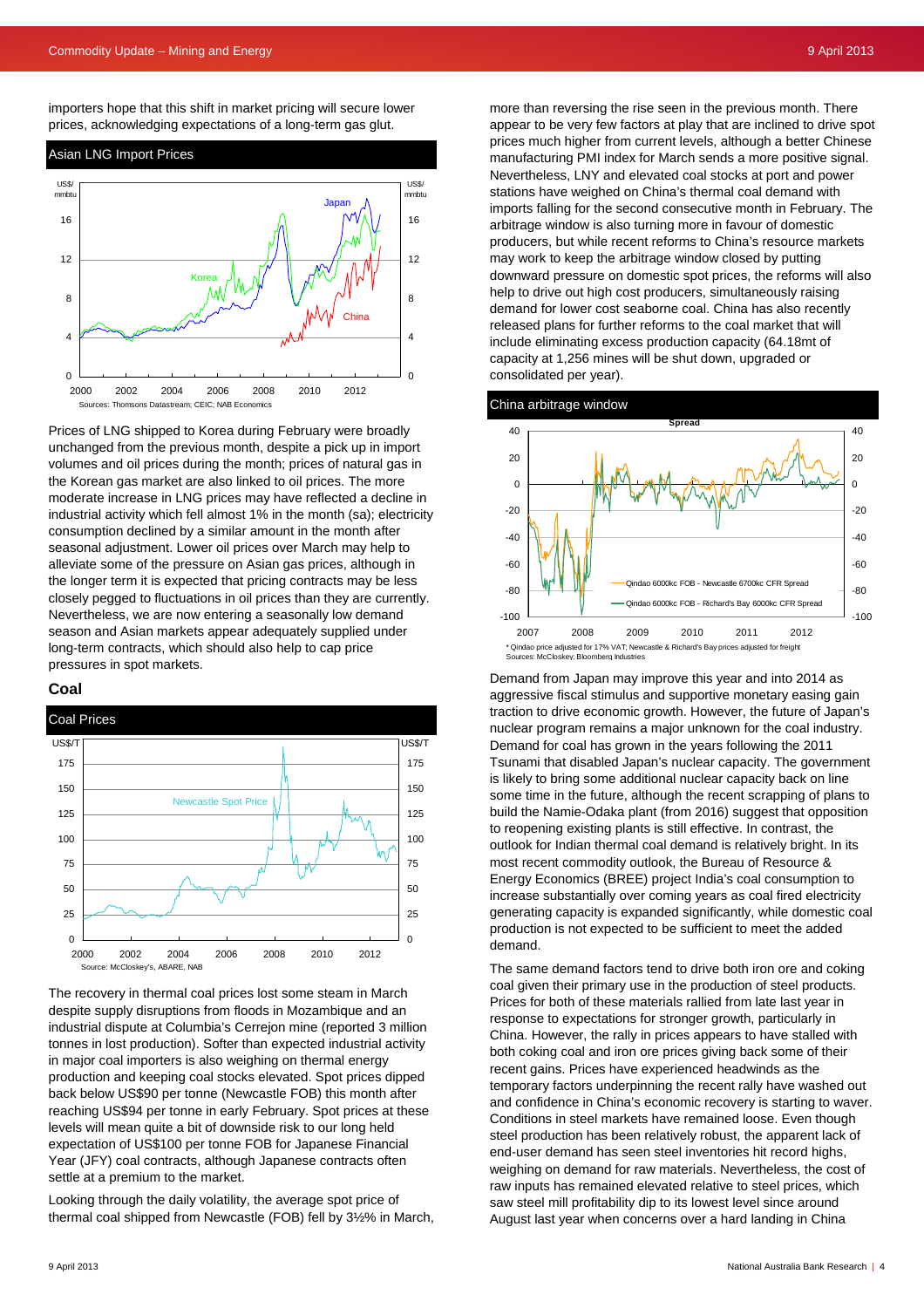were still prevalent. The PMI indicator for China's steel industry recovered briefly in February to 58.8 (from 49.3), but has subsequently fallen sharply to below 45 – consistent with other signs of weakness in demand and the sector more generally.

#### China's steel market conditions

![](_page_4_Figure_4.jpeg)

Spot prices for premium hard coking coal have now fallen well below the reported US\$172 per tonne FOB contract price set for the June quarter between BMA and Japanese steel producers; the current spot price is 8½% below contract. European buyers have expressed disagreement with the settled contact price, which may see the push towards monthly pricing gain momentum. According to AME, spot prices for premium hard coking coal were around US\$157 per tonne FOB in late March, 8½% lower than the February average. Conditions in the steel market are expected to remain subdued for some time, and stockpiles of coking coal may limit demand for imports. However, changes to railway allocations for coal and domestic coal pricing in China will help to bolster the near-term appetite for coal imports. China's coking coal imports fell in February, but when taken together with January, were 55% up on last year. The delayed impact of the investment stimulus in China should assist prices back toward US\$175 per tonne late next year.

#### **Iron Ore**

Chinese Iron Ore Prices\*

![](_page_4_Figure_8.jpeg)

Spot prices have fallen from their February highs, easing to around US\$135 per tonne (CFR), with the uncertain outlook for steel demand in China encouraging buyer caution in iron ore markets; prices peaked at nearly US\$160 per tonne in mid February. Nevertheless, spot prices remain 50% above the low recorded in early September and appear to have stabilised (and have started to rise) recently on reports that mills are starting to (slowly) rebuild their depleted ore stocks. Demand for seaborne iron ore is also starting to receive support from a favourable price differential to domestic ore. Nevertheless, stocks of iron ore held

at Chinese ports remain at very low levels due to robust steel production and lower imports. The stocks-to-use ratio implies there are currently around 20 days of iron ore available at the current pace of steel production; the lowest since 2007. Despite this, mills are likely to remain cautious with their restocking activities so long as demand for steel is modest and steel stocks remain at high levels.

Chinese Iron Ore Stocks at Port

![](_page_4_Figure_12.jpeg)

around US\$132 per tonne FOB for March, down from US\$142 in February. Although we could still see some near-term tightening in the iron ore market from additional restocking, prices are not likely to return to their most recent highs and we expect market conditions to loosen during the remainder of the year. Regarding demand conditions, our central forecasts still encompass a gradual recovery in the global economy later this year, and stronger Chinese growth in H1 – this is underpinning expectations of a modest improvement in steel production this year. However, some softer than expected economic data out of China (and Japan) in recent months could mean that a disappointing recovery in (or lack of) demand is still a possibility. Additional headwinds include elevated steel inventories, excess production capacity, uncertainty over potential changes to China's real estate policies, and ongoing difficulties in Europe (most recently in Cyprus). These demand side factors, in combination with significant additions to supply – partially mitigated by constraints on Indian exports – will keep conditions difficult for both steel and raw material producers – we expect to see iron ore prices trend lower over the remainder of the year.

#### **Base Metals**

| <b>Base Metal Prices</b>                                   |        |        |          |  |  |  |  |  |  |  |  |
|------------------------------------------------------------|--------|--------|----------|--|--|--|--|--|--|--|--|
| Avg Price (US\$/tonne) Monthly % change<br>Mar-12 - Mar-13 |        |        |          |  |  |  |  |  |  |  |  |
|                                                            | Mar-13 | Mar-13 | % change |  |  |  |  |  |  |  |  |
| <b>Aluminium</b>                                           | 1910   | -7     | $-13$    |  |  |  |  |  |  |  |  |
| Copper                                                     | 7646   | -5     | $-10$    |  |  |  |  |  |  |  |  |
| Lead                                                       | 2169   | -8     | 5        |  |  |  |  |  |  |  |  |
| Nickel                                                     | 16725  | -5     | $-10$    |  |  |  |  |  |  |  |  |
| Zinc                                                       | 1926   | $-10$  | -5       |  |  |  |  |  |  |  |  |
| <b>Base Metals Index</b>                                   |        | -6     | -8       |  |  |  |  |  |  |  |  |

\* Prices on an LME cash basis.

Sources: LME; NAB

In aggregate, [base metals](http://www.nab.com.au/wps/wcm/connect/nab/nab/home/business_solutions/10/1/13) prices on the London Metal Exchange (LME) fell sharply over March, after recording modest growth over February, to be 8% lower over the year. Prices declined across the entire base metals complex during the month, although falls were most pronounced for zinc which fell by 10%, after rallying by around 17% since last August. Similarly, lead prices fell 8% last month following a strong rally (17%) since mid last year. Aluminium prices fell by 8% last month, while copper and nickel prices both fell by 5%.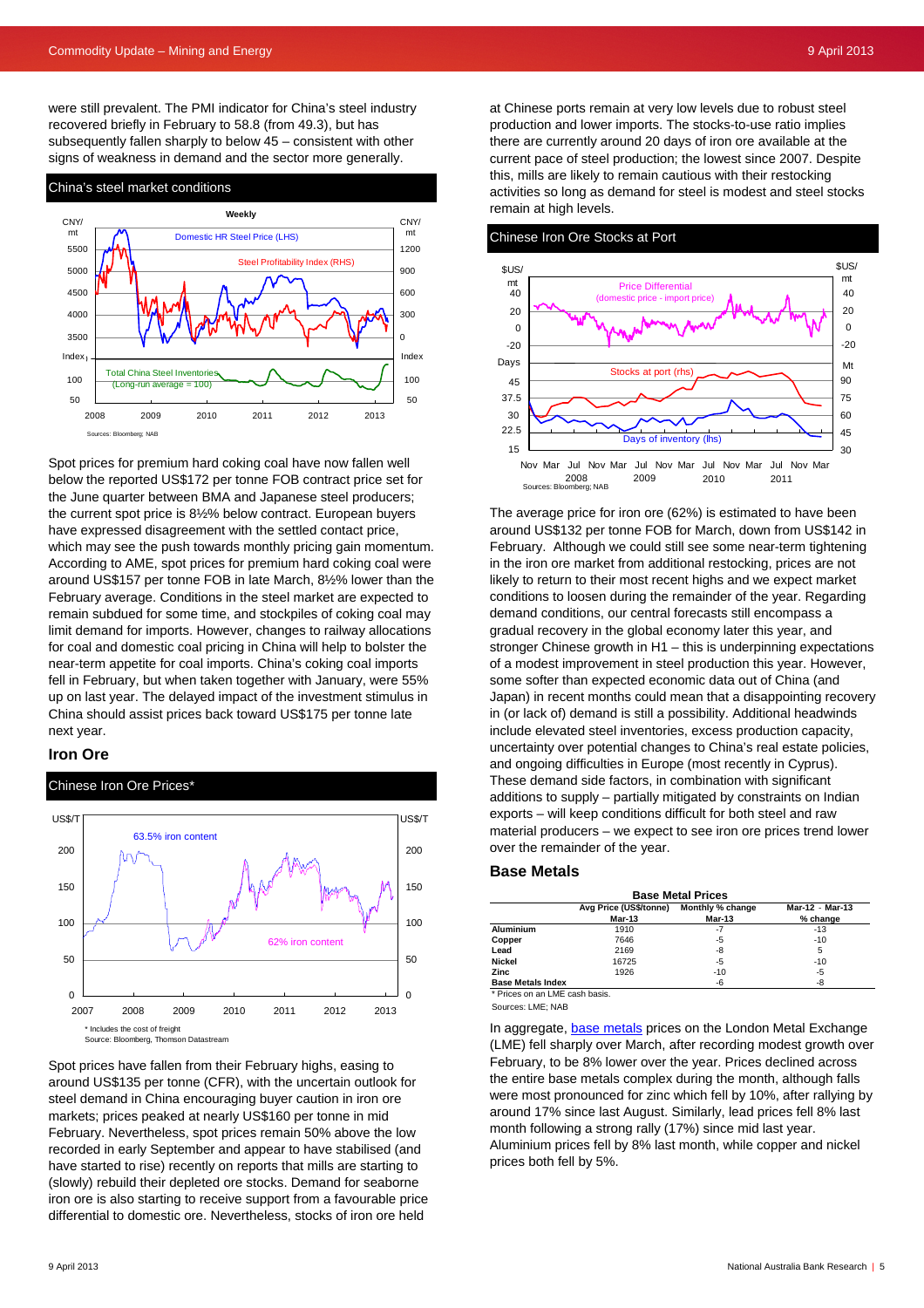![](_page_5_Figure_2.jpeg)

Prices have eased across the base metals complex in the past month on the back of some softer than expected economic data, concerns over the Chinese property market, and a return of Euro concerns in the wake of the Cyprus banking crisis. More recently, softer than expected US payrolls data suggest there may have been additional slack in the economy during March. Nevertheless, we have seen some supporting demand factors as well, such as the continued green shoots in US residential construction, further improvement in the auto sector and additional monetary stimulus announced in Japan. Real estate investment in China has also improved noticeably, but market reactions appear to have been more than offset by uncertainty surrounding Chinese policies on speculative investment. For metals that are tied into the outlook for steel markets – such as nickel and zinc – these trends suggest that we are likely to see ongoing volatility in prices. Nevertheless, stronger consumption growth in the US and policies designed to boost household consumption in China may help to support demand for stainless steel.

#### Investment flows have turned bearish

![](_page_5_Figure_5.jpeg)

Although prices of some metals may have been oversold to the recent string of negative news, we only expect prices to recover modestly in the near term. Even the ongoing industrial disputes and news of protests at a Chilean port – potentially affecting 60% of copper shipments – was not enough to arrest the decline in copper prices last month. Further to this, the sharp reversal in speculative demand for copper recently may suggest significant downside risk to copper prices in the near term. However, with the global demand outlook still looking more upbeat compared to last year, the shift in sentiment may only be temporary preventing a permanent shift in copper prices much below current levels. Tight market conditions are expected to remain for copper, but production growth is set to outstrip demand going forward, removing some of the support to prices over the outlook horizon.

In the face of soft demand, which has included a disappointing return to the market by Chinese buyers post LNY, most metal markets have been running at a surplus causing inventories to rise from already elevated levels. Stocks held at LME warehouses increased heavily for copper, while lead was the only metal that did not record an increase in stocks. High stock levels are limiting any upside to physical prices, although the low interest rate environment, further monetary easing and steep contango – particularly in aluminium – are all working to bolster financial sector appetite for metals (which may see inventories trend higher). The risk for metals markets lies in how these inventories are run down over time. An orderly reversal in monetary expectations that is offset by a return of demand is the optimal scenario, but there is still potential for volatile swings in prices. In contrast to LME, rising stocks at the Shanghai futures exchange – particularly in aluminium and copper – are likely signalling inadequate demand to soak up rising production.

#### **Gold**

[Gold](http://www.nab.com.au/wps/wcm/connect/nab/nab/home/business_solutions/10/1/13) notched up its fifth consecutive monthly price decline in March, with the price of the shiny metal currently more than 12% below its most recent peak of almost \$1,800 per ounce, recorded six months ago. The price of gold, at around \$1,580 per ounce, is close to one year lows. Much of gold's appeal over recent months has diminished due to the relative strength of other financial assets, including equities, which have gained strongly since mid-November 2012, and the US dollar, which is strengthening in line with the modest recover in the US economy. While the price of gold has generally softened over the past five months, the decline has not been without volatility. The announcement of the unprecedented levy to be imposed on Cyprus bank deposits in order to secure bailout funding from the EU saw investors flock towards gold to shield their investments from the potential consequences of such a move on other already fragile euro-zone economies. While a subsequent decline in the price of gold may have been expected following changes to conditions on Cyprus deposit holders, this did not happen as investors remained wary that the rescue deal for Cyprus may be used as a template for other indebted European economies in distress. More recently, however, the price of gold has moderated as investors shift their focus back towards the gradually strengthening global economic recovery. A key driver of this recovery has been the exceptional amount of unconventional stimulus provided by central banks in the US, Japan and Europe. While there is some concern that this may lift inflation in the advanced economies, which would boost gold's appeal, there is no evidence of this happening at present. Providing some offsetting support to the price of gold has been the continued building of gold reserves by central banks, particularly those in developing economies.

#### Gold Price and the US Dollar

![](_page_5_Figure_11.jpeg)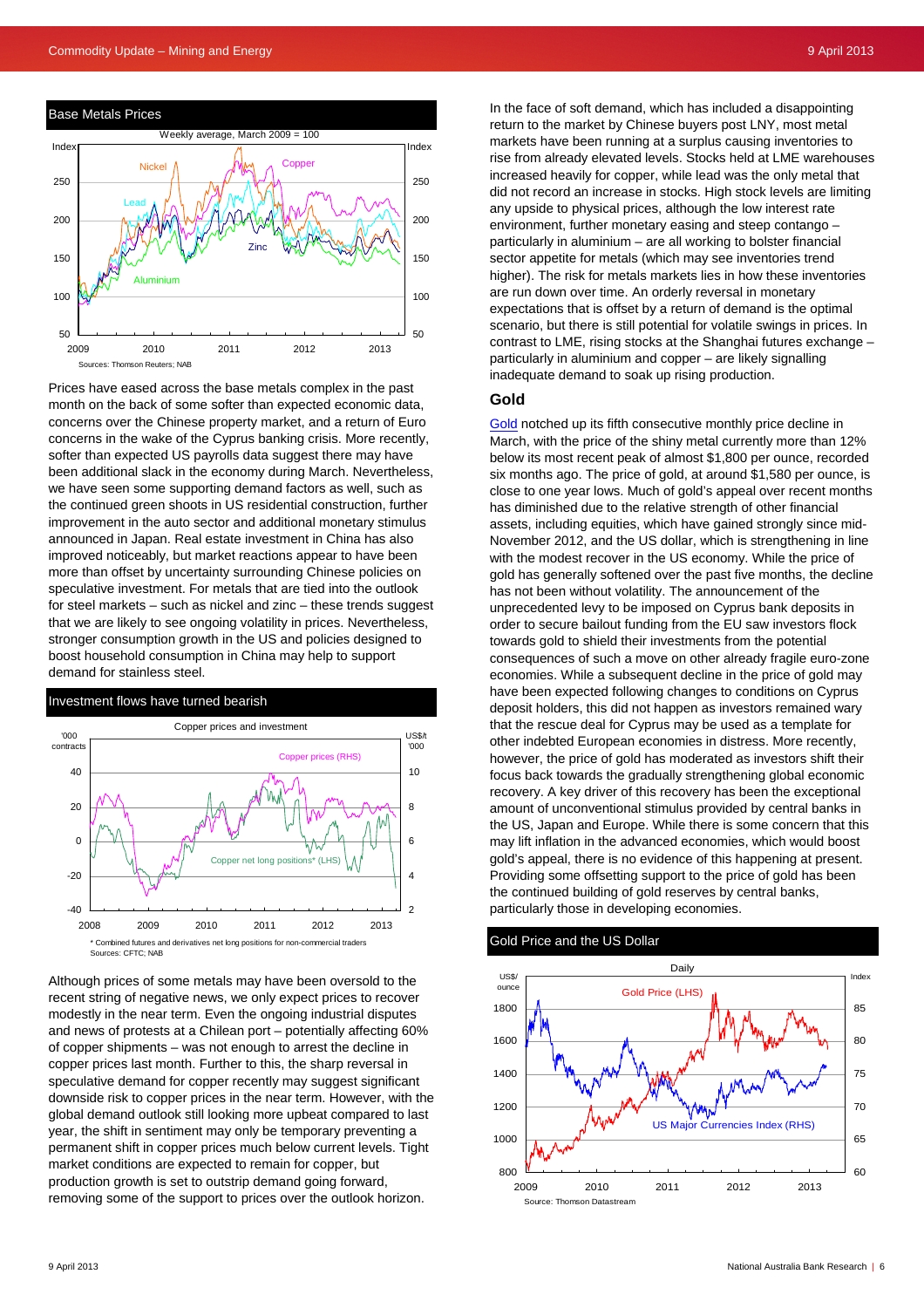We continue to expect the price of gold to moderate over the year ahead, as growth in the major advanced economies recovers and the downside risks dissipate. Partly offsetting this is our expectation for central bank purchases by the emerging economies to provide continued support to prices over the remainder of the year, along with continued strong consumer demand from India and China. As global economic conditions improve further, we expect investors to diversify further into riskier assets and away from gold. Demand from India is also expected to moderate as a result of the government's recent decision to increase the import duty on gold in order to reduce a record current account deficit. On the supply side, gold production is anticipated to increase solidly in the medium to longer term, which will place further downward pressure on prices. Overall, the price of gold is likely to be influenced by monetary policy and currency movements. We see the price of gold easing by around 13% through 2013, to be around US\$1,500 per ounce by the end of the year, before easing an additional 9% through 2014.

## **Outlook**

Commodity markets have turned relatively bearish following a string of mixed economic news in recent weeks. Prices across most commodities turned lower during the month of March, unwinding much of the gains seen since late last year. However, despite all the apparent headwinds, prices have probably overcorrected in some markets where fundamentals have improved. There have been a few signs that global manufacturing activity – outside of Europe – has stabilised, while green shoots in US construction is a positive signal for future US demand. The Chinese economy is also expected to maintain robust growth as the new leadership seek to maintain stability in their first year on the job. However, the various uncertainties have tilted the risks slightly further to the downside, prompting us to revise price forecasts lower for industrial commodities. The potential for a sharp (policy induced) correction in Chinese real estate is most acute, although signs of slack in the US economy during March may also be cause for concern. The handling of the Cyprus

## **Glossary and handy stuff**

bcf *- billion cubic feet*  mmBtu *- million metric British thermal units*  bailout may have raised more questions than answers and is a timely reminder of the ongoing volatility we are likely to see from the Euro crisis. Finally, in the face of uncertain demand, robust supply growth will see conditions in many commodity markets loosen over the outlook period, helping to drive prices lower.

#### NAB Non-Rural Commodities Price Index

![](_page_6_Figure_9.jpeg)

In US dollar terms, the NAB non-rural commodity price index fell by almost 17% over 2012. We are expecting another slight decline of around 1% in 2013, before falling by a further 8¼% over 2014 (see Graph). Given our forecast for the AUD/USD over the remainder of the forecast horizon, AUD prices are expected to rise by 1¾% through the year to December 2013, before falling by around 1½% over 2014. In aggregating the index, iron ore, thermal coal and metallurgical coal have a combined weight of around 55%.

[james.glenn@nab.com.au](mailto:james.glenn@nab.com.au) [alexandra.knight@nab.com.au](mailto:alexandra.knight@nab.com.au)  [rob.brooker@nab.com.au](mailto:rob.brooker@nab.com.au)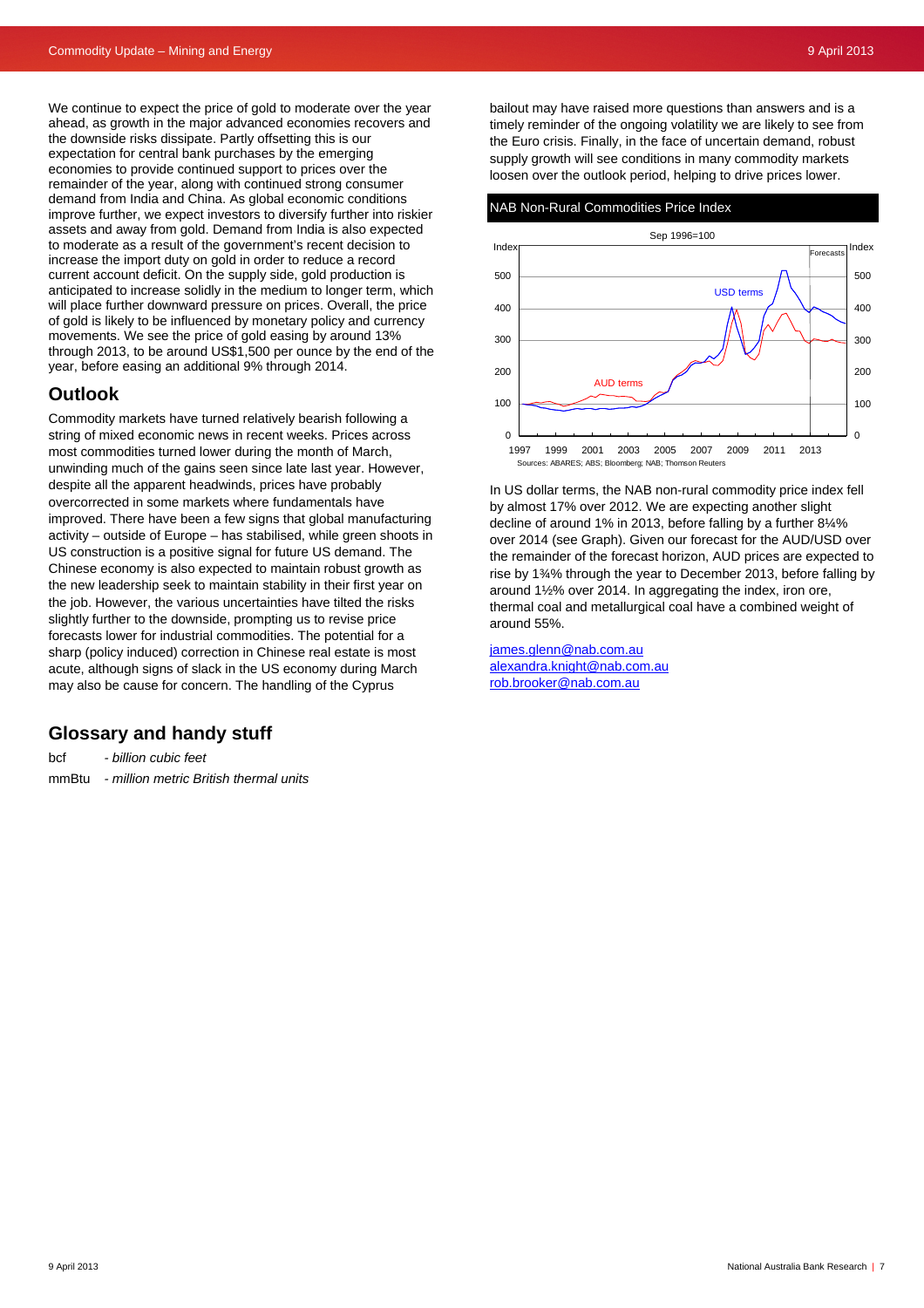## **Quarterly Price Profile**

| Oil Price Forecasts - Quarterly Average |        |               |        |        |                  |        |        |        |  |  |  |
|-----------------------------------------|--------|---------------|--------|--------|------------------|--------|--------|--------|--|--|--|
|                                         | Actual |               |        |        | <b>Forecasts</b> |        |        |        |  |  |  |
|                                         | Mar-13 | <b>Jun 13</b> | Sep 13 | Dec 13 | Mar 14           | Jun 14 | Sep 14 | Dec 14 |  |  |  |
| Brent US\$/bbl                          | 113    | 114           | 115    | 117    | 118              | 118    | 119    | 120    |  |  |  |
| WTI US\$/bbl                            | 94     | 97            | 100    | 103    | 105              | 106    | 107    | 108    |  |  |  |
| Tapis US\$/bbl                          | 119    | 119           | 119    | 119    | 120              | 120    | 120    | 120    |  |  |  |
| Petrol AUc/L <sup>*</sup>               | 139    | 149           | 147    | 147    | 143              | 141    | 139    | 138    |  |  |  |

Sources: NAB Economics; RACQ; Thomson Datastream

\*Estimate only; full quarter not yet available

## Natural Gas Price Forecasts – Quarterly Average

|                  | Actual   | Forecasts |        |        |        |        |        |        |        |
|------------------|----------|-----------|--------|--------|--------|--------|--------|--------|--------|
| US\$/mmbtu       | $Dec-12$ | Mar 13    | Jun 13 | Sep 13 | Dec 13 | Mar 14 | Jun 14 | Sep 14 | Dec 14 |
| Henry Hub        | 3.40     | 3.50      | 3.80   | 3.75   | 3.95   | 4.10   | 4.15   | 4.25   | 4.35   |
| Japan LNG        | 14.97    | 15.50     | 14.90  | 14.70  | 14.60  | 14.40  | 14.25  | 14.05  | 13.00  |
| <b>Brent Oil</b> | 110      | 113       | 114    | 115    | 117    | 118    | 118    | 119    | 120    |

Source: Datastream, CEIC, NAB Economics

## Quarterly Contract Price Profile (\$US/T)

|                       | Actual |        |          |        | <b>Forecasts</b> |        |        |        |        |
|-----------------------|--------|--------|----------|--------|------------------|--------|--------|--------|--------|
|                       | Mar-13 | Jun-13 | $Sep-13$ | Dec-13 | Mar-14           | Jun-14 | Sep-14 | Dec-14 | Mar-15 |
| Iron Ore*             | 128    | 127    | 119      | 115    | 110              | 103    | 100    | 100    | 100    |
| Hard Coking Coal      | 165    | 172    | 175      | 175    | 175              | 170    | 160    | 150    | 150    |
| Semi-soft Coking Coal | 110    | 115    | 115      | 115    | 115              | 115    | 105    | 100    | 100    |
| <b>Thermal Coal</b>   | 115    | 97     | 97       | 97     | 97               | 95     | 95     | 95     | 95     |

Source: NAB

\* Calculated using weighted average of quarterly lag formulation and spot prices. Weights reflect industry information on ongoing composition changes to the contract porfolios of major Australian miners.

## Base Metals Price Forecasts – Quarterly Average

|                   | Actual | Forecasts |          |          |        |        |        |        |        |
|-------------------|--------|-----------|----------|----------|--------|--------|--------|--------|--------|
| US\$/MT           | Mar-13 | $Jun-13$  | $Sep-13$ | $Dec-13$ | Mar-14 | Jun-14 | Sep-14 | Dec-14 | Mar-15 |
| Aluminium         | 2000   | 1940      | 1980     | 2020     | 2050   | 2080   | 2110   | 2140   | 2170   |
| Copper            | 7918   | 7600      | 7680     | 7680     | 7660   | 7640   | 7620   | 7600   | 7580   |
| Lead              | 2290   | 2130      | 2140     | 2150     | 2170   | 2180   | 2200   | 2220   | 2230   |
| <b>Nickel</b>     | 17296  | 16950     | 17120    | 17250    | 17330  | 17380  | 17460  | 17550  | 17640  |
| Zinc              | 2029   | 1910      | 1910     | 1920     | 1930   | 1950   | 1970   | 1980   | 2000   |
| Base Metals Index | 304    | 290       | 300      | 300      | 300    | 300    | 300    | 300    | 300    |

Sources: Thomson Reuters; NAB Economics

## Gold Price Forecasts – Quarterly Average

|                                  | Actual        |        |        |        |        | <b>Forecasts</b> |        |        |        |  |
|----------------------------------|---------------|--------|--------|--------|--------|------------------|--------|--------|--------|--|
|                                  | <b>Mar 13</b> | Jun 13 | Sep 13 | Dec 13 | Mar 14 | Jun 14           | Sep 14 | Dec 14 | Mar 15 |  |
| Gold - US\$                      | 1632          | 1570   | 1530   | 1500   | 1460   | 1430             | 1390   | 1360   | 1350   |  |
| Gold - AU\$                      | 1571          | 1520   | 1500   | 1480   | 1510   | 1490             | 1470   | 1450   | 1470   |  |
| Sources: Thomson Datastream; NAB |               |        |        |        |        |                  |        |        |        |  |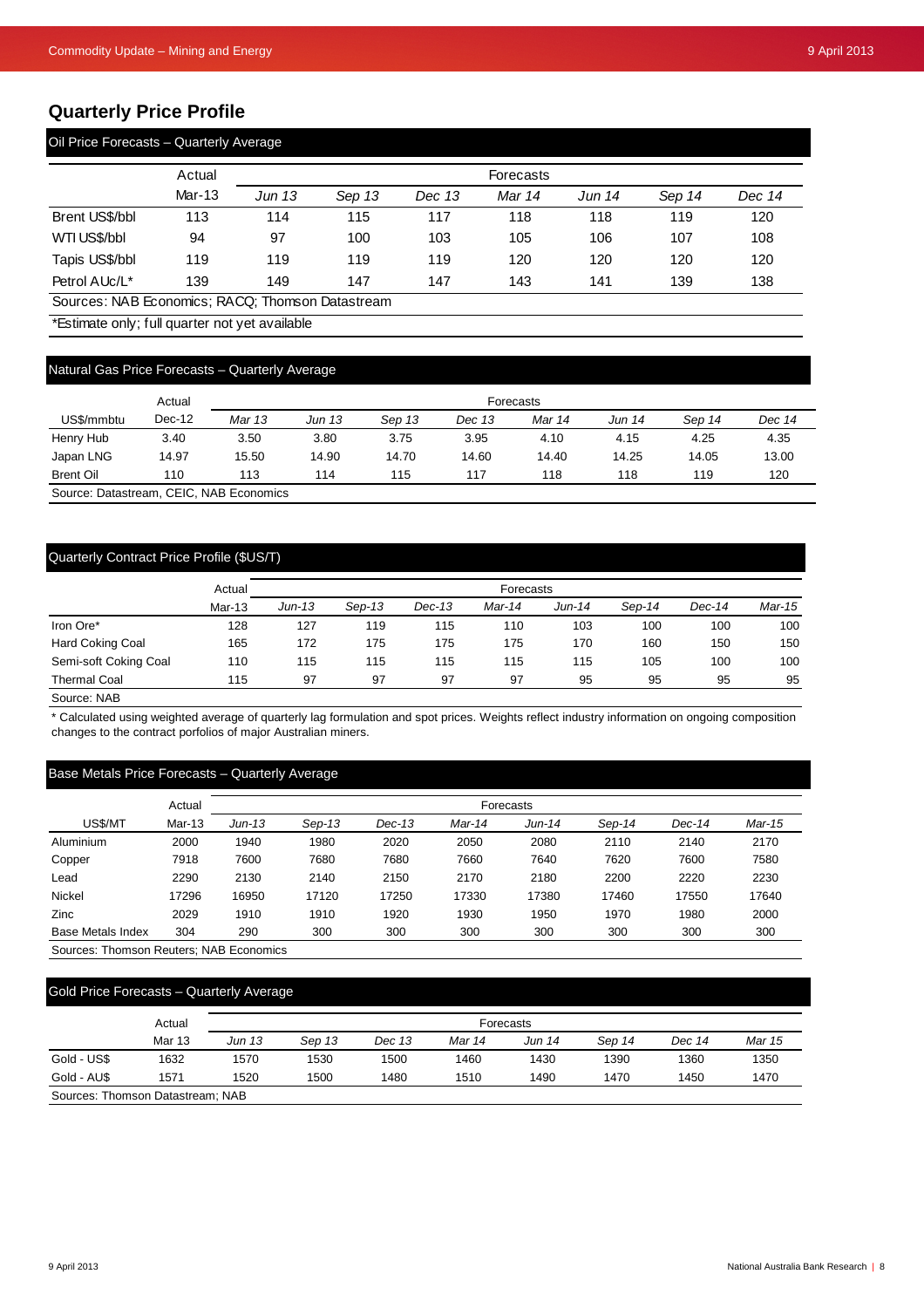# **Global Markets Research**

Peter Jolly Global Head of Research +61 2 9237 1406

## **Australia**

**Economics** 

Rob Henderson Chief Economist, Markets +61 2 9237 1836

Spiros Papadopoulos Senior Economist +61 3 8641 0978

David de Garis Senior Economist +61 3 8641 3045

## **FX Strategy**

Ray Attrill Global Co-Head of FX Strategy +61 2 9237 1848

Emma Lawson Senior Currency Strategist +61 2 9237 8154

#### **Interest Rate Strategy**

Skye Masters Head of Interest Rate Strategy +61 2 9295 1196

Rodrigo Catril Interest Rate Strategist +61 2 9293 7109

#### **Credit Research**

Michael Bush Head of Credit Research +61 3 8641 0575

Ken Hanton Senior Credit Analyst +61 2 9237 1405

## **Equities**

Peter Cashmore Senior Real Estate Equity Analyst +61 2 9237 8156

Jenny Khamphet Senior Real Estate Equity Analyst +61 2 9237 9538

## **New Zealand**

Stephen Toplis Head of Research, NZ +64 4 474 6905

Craig Ebert Senior Economist +64 4 474 6799

Doug Steel Markets Economist +64 4 474 6923

Mike Jones Currency Strategist +64 4 924 7652

Kymberly Martin **Strategist** +64 4 924 7654

# **UK/Europe**

Nick Parsons Head of Research, UK/Europe, and Global Co-Head of FX Strategy + 44 207 710 2993

Gavin Friend Markets Strategist +44 207 710 2155

Tom Vosa Head of Market Economics +44 207 710 1573

Simon Ballard Senior Credit Strategist +44 207 710 2917

Derek Allassani Research Production Manager +44 207 710 1532

# **Group Economics**

Alan Oster Group Chief Economist +61 3 8634 2927

Tom Taylor Head of Economics, International +61 3 8634 1883

Rob Brooker Head of Australian Economics +61 3 8634 1663

Alexandra Knight Economist – Australia +(61 3) 9208 8035

Vyanne Lai Economist – Agribusiness +(61 3) 8634 0198

Dean Pearson Head of Industry Analysis +(61 3) 8634 2331

Robert De Iure Senior Economist – Property +(61 3) 8634 4611

Brien McDonald Economist – Industry Analysis +(61 3) 8634 3837

Gerard Burg Economist – Industry Analysis +(61 3) 8634 2778

John Sharma Economist – Sovereign Risk +(61 3) 8634 4514

James Glenn Economist – Asia +(61 3) 9208 8129

Tony Kelly Economist – International +(61 3) 9208 5049

## **Important Notice**

This document has been prepared by National Australia Bank Limited ABN 12 004 044 937 AFSL 230686 ("NAB"). Any advice contained in this document has been prepared without taking into account your objectives, financial situation or needs. Before acting on any advice in this document, NAB recommends that you consider whether the advice is appropriate for your circumstances. NAB recommends that you obtain and consider the relevant Product Disclosure Statement or other disclosure document, before making any decision about a product including whether to acquire or to continue to hold it.